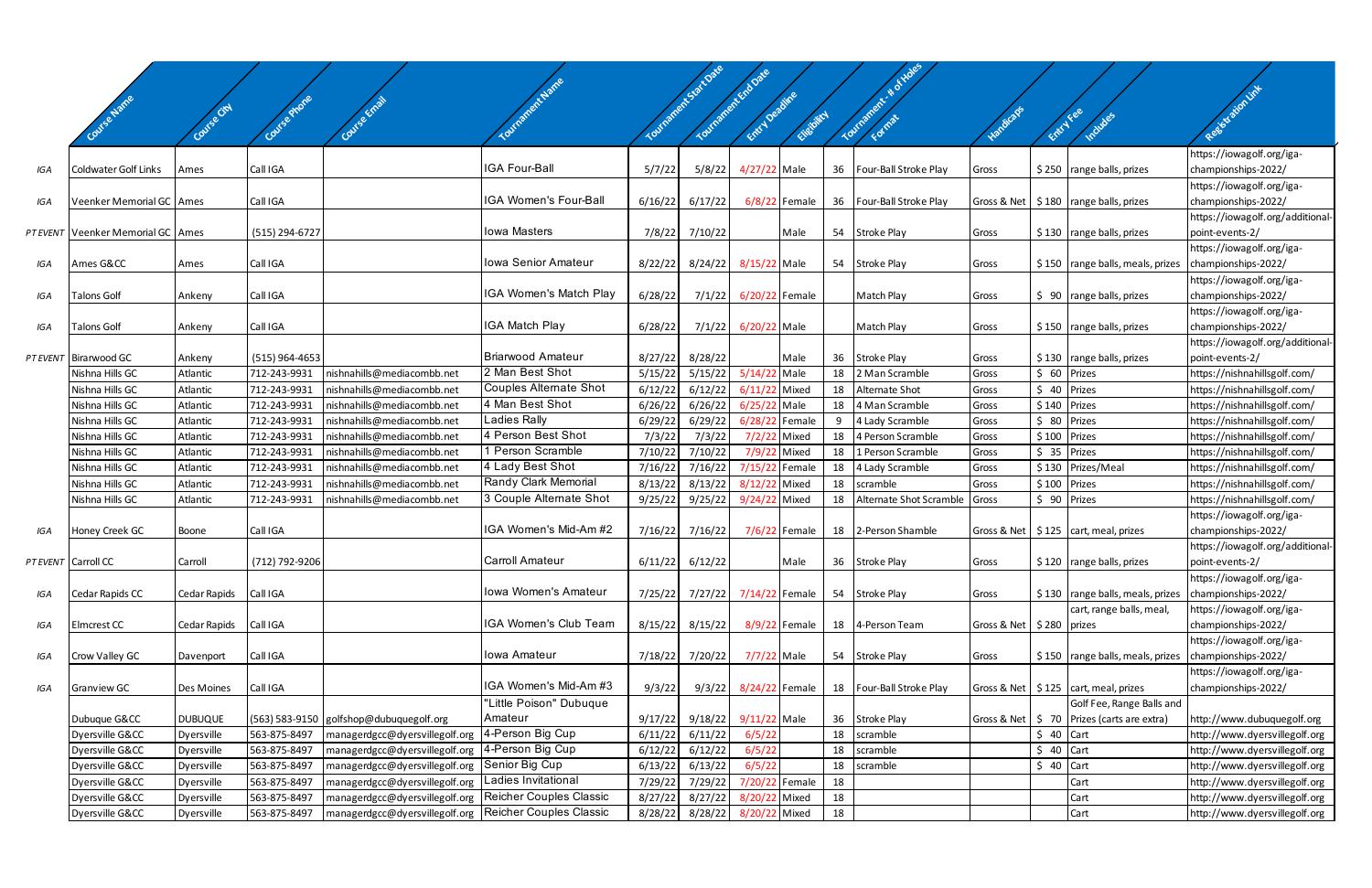|     |                        |              |                           |                                                 |                           |          |                                              |                |             |    | AHORS                                |            |             |                                   |                                 |
|-----|------------------------|--------------|---------------------------|-------------------------------------------------|---------------------------|----------|----------------------------------------------|----------------|-------------|----|--------------------------------------|------------|-------------|-----------------------------------|---------------------------------|
|     |                        |              |                           |                                                 |                           |          |                                              |                |             |    |                                      |            |             |                                   |                                 |
|     |                        |              |                           |                                                 |                           |          |                                              |                |             |    |                                      |            |             |                                   |                                 |
|     | Course Names           | Covise City  |                           |                                                 | ividadent Name            |          | Tourisment State Oate<br>Tourisment Endorsie | Entry Deptine  | Eligibility |    | Tourisment & d                       | Vandicaps  | Entry Fee   | Includes                          | Registration Link               |
|     |                        |              |                           |                                                 |                           |          |                                              |                |             |    |                                      |            |             |                                   |                                 |
|     | Dyersville G&CC        | Dyersville   | 563-875-8497              | managerdgcc@dyersvillegolf.org                  | Senior Big Cup            | 9/16/22  | 9/16/22                                      | 9/10/22        |             | 18 | scramble                             |            | $$40$ Cart  |                                   | http://www.dyersvillegolf.org   |
|     | Dyersville G&CC        | Dyersville   | 563-875-8497              | managerdgcc@dyersvillegolf.org                  | 4-Person Big Cup          | 9/17/22  | 9/17/22                                      | 9/10/22        |             | 18 | scramble                             |            | $$40$ Cart  |                                   | http://www.dyersvillegolf.org   |
|     | Dyersville G&CC        | Dyersville   | 563-875-8497              | managerdgcc@dyersvillegolf.org                  | 4-Person Big Cup          | 9/18/22  | 9/18/22                                      | 9/10/22        |             | 18 | scramble                             |            | $$40$ Cart  |                                   | http://www.dyersvillegolf.org   |
|     | Dyersville G&CC        | Dyersville   | 563-875-849               | managerdgcc@dyersvillegolf.org                  | Chili Dipper              | 10/9/22  | 10/9/22                                      | 10/1/22        |             | 18 | scramble                             |            | $$40$ Cart  |                                   | http://www.dyersvillegolf.org   |
|     | Dyersville G&CC        | Dyersville   | 563-875-8497              | managerdgcc@dyersvillegolf.org                  | Chili Dipper              | 10/16/22 | 10/16/22                                     | 10/7/22        |             | 18 | scramble                             |            | $$4$ Cart   |                                   | http://www.dyersvillegolf.org   |
|     |                        |              |                           |                                                 |                           |          |                                              |                |             |    |                                      |            |             |                                   | https://iowagolf.org/iga-       |
| IGA | Fort Dodge CC          | Fort Dodge   | Call IGA                  |                                                 | IGA Senior Match Play     | 6/1/22   | 6/3/22                                       | 5/25/22 Male   |             |    | Match Play                           | Gross      |             | $$125$ range balls, prizes        | championships-2022/             |
|     |                        |              |                           |                                                 |                           |          |                                              |                |             |    |                                      |            |             |                                   | https://iowagolf.org/additional |
|     | PT EVENT Fort Dodge CC | Fort Dodge   | $(515)$ 955-8508          |                                                 | Fort Dodge Amateur        | 6/24/22  | 6/26/22                                      |                | Male        |    | 54 Stroke Play                       | Gross      |             | $$120$ range balls, prizes        | point-events-2/                 |
|     |                        |              |                           |                                                 | IGA Father-Son/Parent-    |          |                                              |                |             |    |                                      |            |             |                                   | https://iowagolf.org/iga-       |
| IGA | Jester Park GC         | Granger      | Call IGA                  |                                                 | Child                     | 6/18/22  | 6/19/22                                      | $6/8/22$ Mixed |             |    | 18 Alternate Shot                    | Gross      |             | $$80$ range balls, prizes         | championships-2022/             |
|     | <b>River Ridge GC</b>  | Independence | 319-334-6576              | prochrisblack@gmail.com                         | Ladies 4-Gal Best Shot    | 7/17/22  | 7/17/22                                      | 7/15/22 Female |             | 18 | scramble                             | Gross Only |             | \$100 Flag Events, prizes         | http://www.lizzyrosellc.com/    |
|     |                        |              |                           |                                                 |                           |          |                                              |                |             |    |                                      |            |             |                                   |                                 |
|     | River Ridge GC         |              | Independence 319-334-6576 | prochrisblack@gmail.com                         | Senior 2-Person Best Shot | 8/31/22  | 8/31/22                                      | 8/29/22 Mixed  |             |    | 18 scramble                          | Gross Only |             | \$ 80   lunch, skins, flag events | http://www.lizzyrosellc.com/    |
|     | River Ridge GC         | Independence | 319-334-6576              | prochrisblack@gmail.com                         | <b>Couples Best Shot</b>  | 9/4/22   | 9/4/22                                       | 9/2/22 Mixed   |             | 18 | scramble                             | Gross Only |             | \$ 50 Flag Events, prizes         | http://www.lizzyrosellc.com/    |
|     | River Ridge GC         | Independence | 319-334-6576              | prochrisblack@gmail.com                         | 2-Person Ryder Cup        | 9/11/22  | 9/11/22                                      | 9/9/22 Mixed   |             | 18 | <b>Ryder Cup</b>                     | Gross Only |             | $$80$ lunch, flag events          | http://www.lizzyrosellc.com/    |
|     |                        |              |                           |                                                 |                           |          |                                              |                |             |    |                                      |            |             | Entry fee includes golf,          |                                 |
|     |                        |              |                           |                                                 |                           |          |                                              |                |             |    |                                      |            |             | cart, range, lunch and            | https://www.indianolacountryc   |
|     | Indianola CC           | Indianola    |                           | (515) 961-5406   jason@indianolacountryclub.com | Ladies Invitational       | 6/5/22   | 6/5/22                                       | 5/27/22 Female |             |    | 18 2-Gal Best Shot                   | Gross      |             | $$80$ prize fund.                 | lub.com                         |
|     |                        |              |                           |                                                 |                           |          |                                              |                |             |    |                                      |            |             | Entry fee includes golf,          |                                 |
|     |                        |              |                           |                                                 | 8" Cup Individual Stroke  |          |                                              |                |             |    |                                      |            |             | cart, range, lunch and            | https://www.indianolacountryc   |
|     | Indianola CC           | Indianola    |                           | (515) 961-5406   jason@indianolacountryclub.com | Play                      | 6/26/22  | 6/26/22                                      | 6/20/22 Male   |             |    | 18   8" Cup Stroke Play              | Gross      |             | $$70$ prize fund.                 | lub.com                         |
|     |                        |              |                           |                                                 |                           |          |                                              |                |             |    |                                      |            |             | Entry Fee includes golf,          |                                 |
|     |                        |              |                           |                                                 |                           |          |                                              |                |             |    |                                      |            |             | cart, range, lunch and            | http://www.indianolacountrycl   |
|     | Indianola CC           | Indianola    |                           | (515) 961-5406   jason@indianolacountryclub.com | Husband & Wife            | 8/7/22   | 8/7/22                                       | $8/1/22$ Mixed |             |    | 18   Modified Alternate Shot   Gross |            |             | $$140$ prize fund.                | ub.com                          |
|     |                        |              |                           |                                                 | 50 & Older Senior 2-      |          |                                              |                |             |    |                                      |            |             |                                   | http://www.pinoakpubandlinks    |
|     | Pin Oak Pub & Links    | Manchester   |                           | 563-927-4653   pinoaklinks@gmail.com            | Person Best Shot          | 5/4/22   |                                              | 5/4/22         |             |    | scramble                             |            |             | $$40$ skins, meals                | .com/                           |
|     |                        |              |                           |                                                 |                           |          |                                              |                |             |    |                                      |            |             |                                   | http://www.pinoakpubandlinks    |
|     | Pin Oak Pub & Links    | Manchester   | 563-927-4653              | pinoaklinks@gmail.com                           | 4-Person Shamble          | 5/14/22  |                                              | 5/14/22        |             |    | Shamble                              |            | $$60$ skins |                                   | .com/                           |
|     |                        |              |                           |                                                 | 50 & Older Senior 4-      |          |                                              |                |             |    |                                      |            |             |                                   | http://www.pinoakpubandlinks    |
|     | Pin Oak Pub & Links    | Manchester   | 563-927-4653              | pinoaklinks@gmail.com                           | Person Shamble            | 6/1/22   |                                              | 6/1/22         |             |    | Shamble                              |            | \$40        |                                   | .com/                           |
|     |                        |              |                           |                                                 |                           |          |                                              |                |             |    |                                      |            |             |                                   | http://www.pinoakpubandlinks    |
|     | Pin Oak Pub & Links    | Manchester   | 563-927-4653              | pinoaklinks@gmail.com                           | Solo Survivor             | 7/1/22   |                                              | 7/1/22         |             |    |                                      |            |             |                                   | .com/                           |
|     |                        |              |                           |                                                 |                           |          |                                              |                |             |    |                                      |            |             |                                   | http://www.pinoakpubandlinks    |
|     | Pin Oak Pub & Links    | Manchester   | 563-927-4653              | pinoaklinks@gmail.com                           | Flag Tee Time Tournament  | 7/3/22   |                                              | 7/3/22         |             |    |                                      |            |             |                                   | .com/                           |
|     |                        |              |                           |                                                 | 50 & Older Senior 2-      |          |                                              |                |             |    |                                      |            |             |                                   | http://www.pinoakpubandlinks    |
|     | Pin Oak Pub & Links    | Manchester   | 563-927-4653              | pinoaklinks@gmail.com                           | Person Ryder Cup          | 7/6/22   |                                              | 7/6/22         |             |    | <b>Ryder Cup</b>                     |            | \$40        |                                   | .com/                           |
|     |                        |              |                           |                                                 |                           |          |                                              |                |             |    |                                      |            |             |                                   | http://www.pinoakpubandlinks    |
|     | Pin Oak Pub & Links    | Manchester   | 563-927-4653              | pinoaklinks@gmail.com                           | Pin Oak Amateur           | 7/17/22  |                                              | 7/17/22        |             |    |                                      |            |             |                                   | .com/                           |
|     |                        |              |                           |                                                 |                           |          |                                              |                |             |    |                                      |            |             |                                   | http://www.pinoakpubandlinks    |
|     | Pin Oak Pub & Links    | Manchester   | 563-927-4653              | pinoaklinks@gmail.com                           | Pin Oak Cup               | 7/30/22  | 7/31/22                                      | 7/30/22        |             |    |                                      |            |             |                                   | .com/                           |
|     |                        |              |                           |                                                 |                           |          |                                              |                |             |    |                                      |            |             |                                   | http://www.pinoakpubandlinks    |
|     | Pin Oak Pub & Links    | Manchester   | 563-927-4653              | pinoaklinks@gmail.com                           | Senior Solo Survivor      | 8/7/22   |                                              | 8/7/22         |             |    |                                      |            |             |                                   | .com/                           |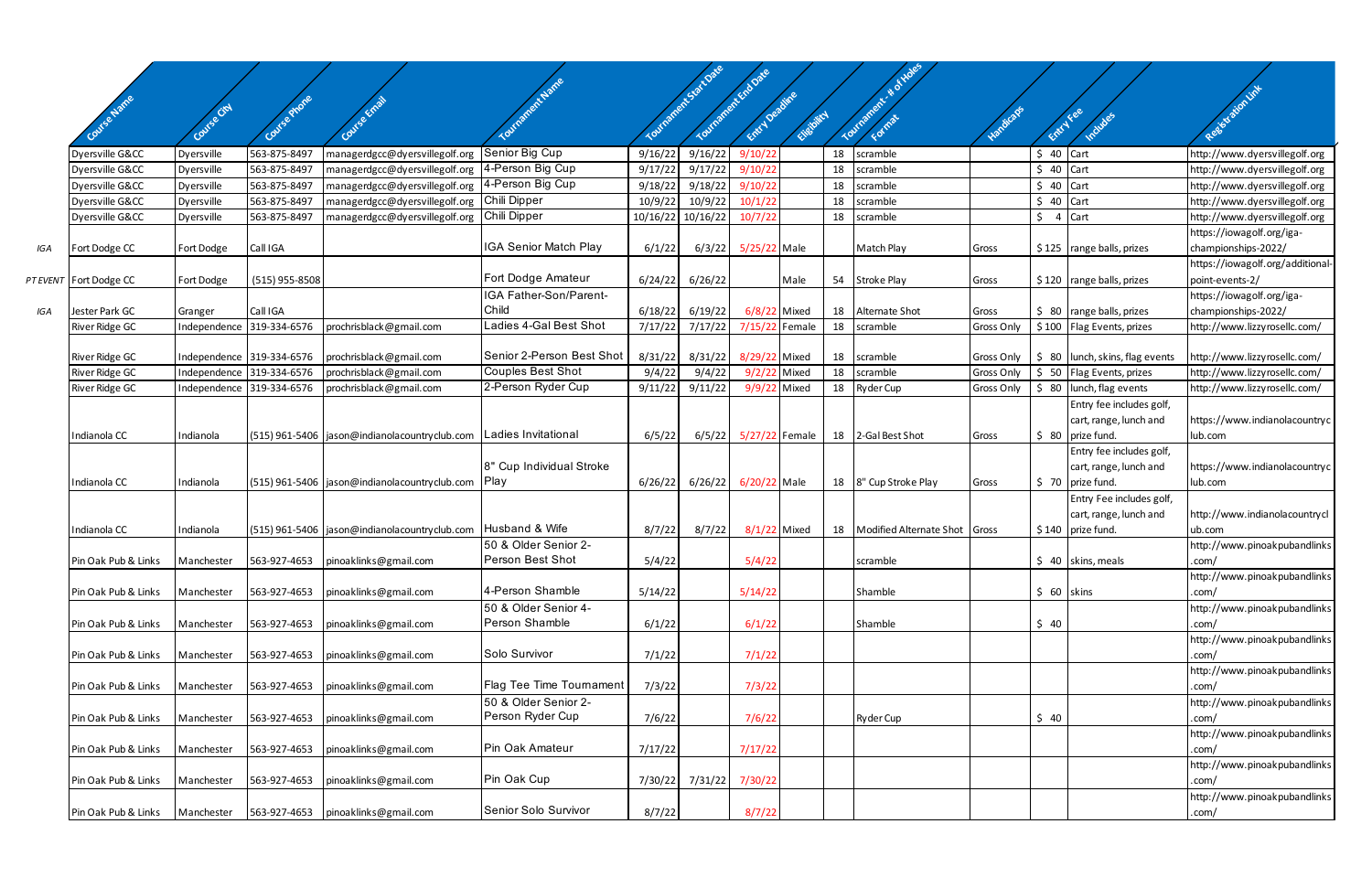| Covise Name             | Covies City |                             |                        |                                             |          | Tourisments-sattowe | Tourished Date<br>Entry Decime | Elisbitch |    | <b>ANDRES</b><br>Touranter # of | Vandicaps | Entry Fee   | Includes                                                                    | Resistation int                                     |
|-------------------------|-------------|-----------------------------|------------------------|---------------------------------------------|----------|---------------------|--------------------------------|-----------|----|---------------------------------|-----------|-------------|-----------------------------------------------------------------------------|-----------------------------------------------------|
|                         |             |                             |                        |                                             |          |                     |                                |           |    |                                 |           |             |                                                                             | http://www.pinoakpubandlinks                        |
| Pin Oak Pub & Links     | Manchester  | 563-927-4653                | pinoaklinks@gmail.com  | 2022 Senior Interclub                       | 8/9/22   | 8/10/22             | 8/9/22                         |           |    |                                 |           |             |                                                                             | .com/                                               |
| Pin Oak Pub & Links     | Manchester  | 563-927-4653                | pinoaklinks@gmail.com  | 3-Person Best Shot                          | 8/14/22  |                     | 8/14/22                        |           |    | Scramble                        |           | $$50$ skins |                                                                             | http://www.pinoakpubandlinks<br>.com/               |
| Pin Oak Pub & Links     | Manchester  | 563-927-4653                | pinoaklinks@gmail.com  | Youth for Christ Golf<br>Outing             | 8/20/22  |                     | 8/20/22                        |           |    |                                 |           |             |                                                                             | http://www.pinoakpubandlinks<br>.com/               |
| Pin Oak Pub & Links     | Manchester  | 563-927-4653                | pinoaklinks@gmail.com  | Combined Solo Survivor                      | 8/28/22  |                     | 8/28/22                        |           |    |                                 |           |             |                                                                             | http://www.pinoakpubandlinks<br>.com/               |
| Pin Oak Pub & Links     | Manchester  | 563-927-4653                | pinoaklinks@gmail.com  | 50 & Older Senior 1-<br>Person Best Shot    | 9/7/22   |                     | 9/7/22                         |           |    | Scramble                        |           | \$40        |                                                                             | http://www.pinoakpubandlinks<br>.com/               |
| Pin Oak Pub & Links     | Manchester  | 563-927-4653                | pinoaklinks@gmail.com  | 1 Person Best Shot                          | 9/18/22  |                     | 9/18/22                        |           |    |                                 |           | \$40        |                                                                             | http://www.pinoakpubandlinks<br>com/                |
|                         |             |                             |                        | 4-Person 8 Inch Cup Big<br>Money Tournament |          |                     |                                |           |    |                                 |           |             |                                                                             | http://www.pinoakpubandlinks                        |
| Pin Oak Pub & Links     | Manchester  | 563-927-4653                | pinoaklinks@gmail.com  | 50 & Older Senior 2-                        | 10/2/22  |                     | 10/2/22                        |           |    |                                 |           | \$75        |                                                                             | .com/<br>http://www.pinoakpubandlinks               |
| Pin Oak Pub & Links     | Manchester  | 563-927-4653                | pinoaklinks@gmail.com  | Person 8 Inch Cup                           | 10/5/22  |                     | 10/5/22                        |           |    |                                 |           | \$50        |                                                                             | .com/<br>http://www.pinoakpubandlinks               |
| Pin Oak Pub & Links     | Manchester  | 563-927-4653                | pinoaklinks@gmail.com  | 2-Person Ryder Cup                          | 10/16/22 |                     | 10/16/22                       |           |    | <b>Ryder Cup</b>                |           | \$40        |                                                                             | .com/                                               |
| PT EVENT Elmwood CC     |             | Marshalltown (641) 753-6228 |                        | The Classic                                 |          | $5/14/22$ $5/15/22$ |                                | Male      | 36 | Stableford                      | Gross     |             | $$150$ range balls, prizes                                                  | https://iowagolf.org/additional-<br>point-events-2/ |
|                         |             |                             |                        |                                             |          |                     |                                |           |    |                                 |           |             | Includes Skins Game Cart                                                    | Call for registration 641-423-                      |
| <b>Highland Park GC</b> | Mason City  | 641-423-9693                | nlargent@masoncity.net | <b>Early Bird</b>                           |          | $5/15/22$ $5/15/22$ | 5/14/22 Mixed                  |           | 27 | Individual Stroke Play          | No HCP    |             | $\frac{1}{2}$ 40 Rental additonal \$15<br>Includes Skins Game Cart          | 9693                                                |
|                         |             |                             |                        |                                             |          |                     |                                |           |    |                                 |           |             | Rental additonal \$20 for                                                   | Call for registration 641-423-                      |
| <b>Highland Park GC</b> | Mason City  | 641-423-9693                | nlargent@masoncity.net | Parent/Child                                |          | $6/19/22$ $6/19/22$ | 6/18/22 Mixed                  |           |    | 18 Alternate Shot               | No HCP    | $$40$ team  |                                                                             | 9693                                                |
| <b>Highland Park GC</b> | Mason City  | 641-423-9693                | nlargent@masoncity.net | <b>Highland Amateur</b>                     |          |                     | 7/10/22 7/10/22 7/9/22 Mixed   |           |    | 18 Individual Stroke Play       | No HCP    |             | Includes Skins Game Cart<br>$\frac{1}{2}$ 40 Rental additonal \$15          | Call for registration 641-423-<br>9693              |
|                         |             |                             |                        |                                             |          |                     |                                |           |    |                                 |           |             | Includes Skins Game &                                                       |                                                     |
|                         |             |                             |                        |                                             |          |                     |                                |           |    |                                 |           |             | Lunch. Cart Rental                                                          | Call for registration 641-423-                      |
| <b>Highland Park GC</b> | Mason City  | 641-423-9693                | nlargent@masoncity.net | Men's Senior Amateur                        | 8/9/22   | 8/9/22              | 8/8/22 Male                    |           |    | 18 Stroke Play                  | No HCP    |             | $\frac{1}{2}$ 40 additonal \$15                                             | 9693                                                |
|                         |             |                             |                        |                                             |          |                     |                                |           |    |                                 |           |             | Includes Skins Game &                                                       |                                                     |
| <b>Highland Park GC</b> | Mason City  | 641-423-9693                | nlargent@masoncity.net | Ladies 4 Gal                                | 8/18/22  | 8/18/22             | 8/17/22 Female                 |           |    | 18 Scramble                     | Gross     |             | Lunch. Cart Rental<br>$\frac{1}{2}$ 40 additonal \$15                       | Call for registration 641-423-<br>9693              |
|                         |             |                             |                        |                                             |          |                     |                                |           |    |                                 |           |             | Includes Skins Game.                                                        | Call for registration 641-423-                      |
| <b>Highland Park GC</b> | Mason City  | 641-423-9693                | nlargent@masoncity.net | 4 Person 8" Cup                             | 8/21/22  | 8/21/22             | 8/20/22 Mixed                  |           |    | 18 Scramble                     | Gross     |             | $$160$ Cart Rental additonal \$15 9693                                      |                                                     |
|                         |             |                             |                        | 2 Person Best Shot                          |          |                     |                                |           |    |                                 |           |             | Includes Skins Game.                                                        | Call for registration 641-423-                      |
| <b>Highland Park GC</b> | Mason City  | 641-423-9693                | nlargent@masoncity.net |                                             | 8/28/22  | 8/28/22             | 8/28/22 Mixed                  |           |    | 18 Scramble                     | Gross     |             | $\frac{1}{2}$ 80 Cart Rental additonal \$15 9693<br>Includes Skins Game Hot |                                                     |
|                         |             |                             |                        |                                             |          |                     |                                |           |    |                                 |           |             | Dog Lunch Included. Cart                                                    | Call for registration 641-423-                      |
| <b>Highland Park GC</b> | Mason City  | 641-423-9693                | nlargent@masoncity.net | 1 Person Best Shot                          |          |                     | 9/18/22 9/18/22 9/18/22 Mixed  |           |    | 18 scramble                     | No HCP    |             | $\frac{1}{2}$ 40 Rental additonal \$15                                      | 9693                                                |
|                         |             |                             |                        | Southeast Iowa Amateur                      |          |                     |                                |           |    |                                 |           |             |                                                                             | https://iowagolf.org/additional-                    |
| PT EVENT The Preserve   | Moravia     | (641) 724-1400              |                        |                                             | 6/4/22   | 6/5/22              |                                | Male      |    | 36 Stroke Play                  | Gross     |             | \$140 range balls, prizes                                                   | point-events-2/                                     |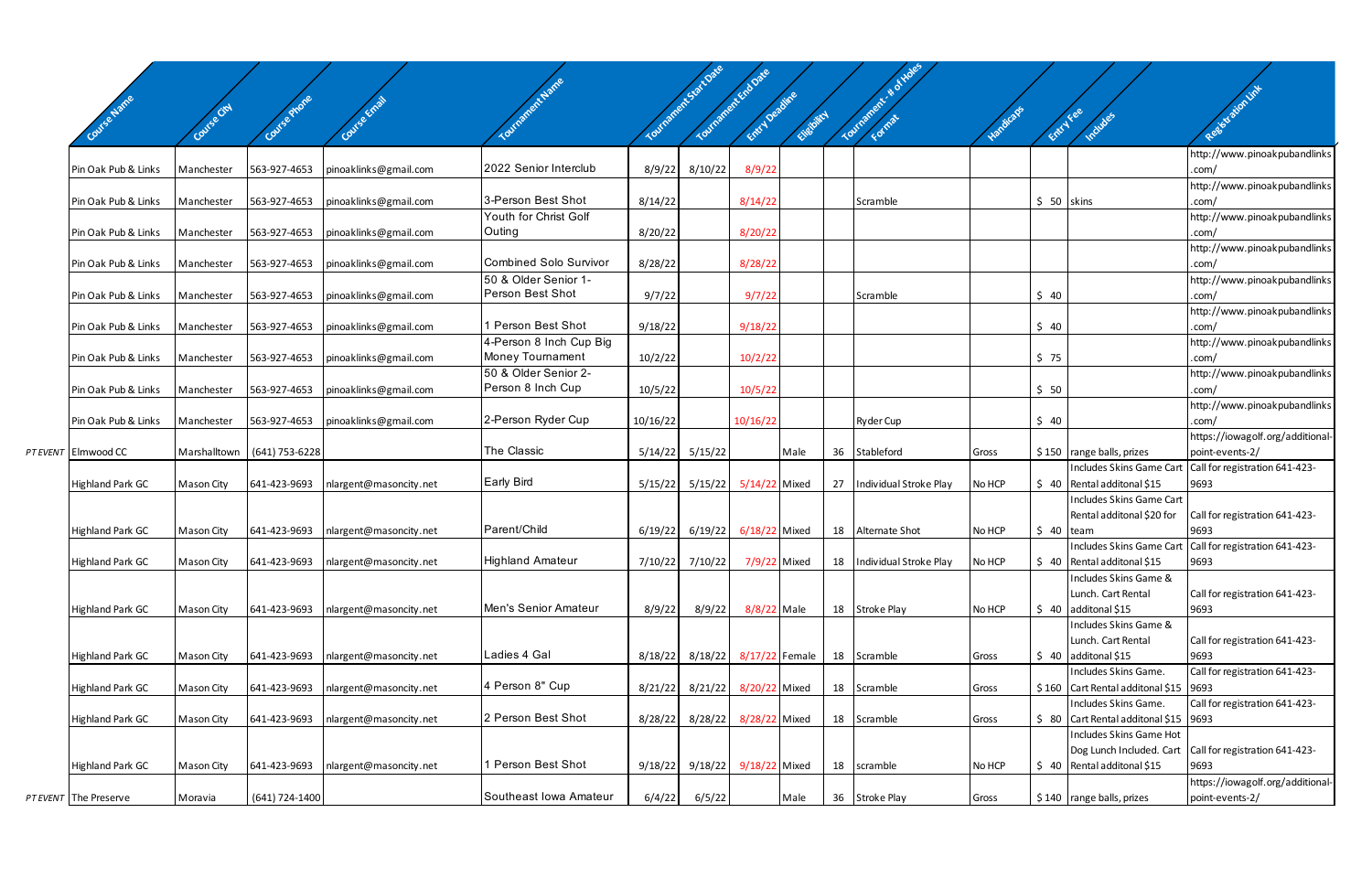|     |                         |             |                |                                          | Inanent Name                                           |         | Yourisment-Sattore<br>Tourante K Endoare | Entry Deadline        |                 |    | Tourisment & Hotel    |                              |           |                                                             | Registration int                                           |
|-----|-------------------------|-------------|----------------|------------------------------------------|--------------------------------------------------------|---------|------------------------------------------|-----------------------|-----------------|----|-----------------------|------------------------------|-----------|-------------------------------------------------------------|------------------------------------------------------------|
|     | <b>Mise Name</b>        | Course City | Course Phone   |                                          |                                                        |         |                                          |                       | Elisabitch      |    |                       |                              |           | Entry Fee<br>Includes                                       |                                                            |
|     |                         |             |                |                                          |                                                        |         |                                          |                       |                 |    |                       |                              |           | cart, range balls, meal                                     | https://iowagolf.org/iga-                                  |
| IGA | The Preserve            | Moravia     | Call IGA       |                                          | <b>IGA Club Team</b>                                   | 10/3/22 | 10/3/22                                  | 9/26/22 Male          |                 |    | 18 4 Person Team      | Gross & Net   \$340   prizes |           |                                                             | championships-2022/                                        |
|     |                         |             |                |                                          |                                                        |         |                                          |                       |                 |    |                       |                              |           | Cart, Range, Golf,                                          |                                                            |
|     | Geneva G&CC             | Muscatine   |                | (563) 506-1099 shutton@genevacc.com      | June Four Lady Invitational<br><b>August Four Lady</b> | 6/9/22  | 6/9/22                                   |                       | $6/7/22$ Female |    | 18 Four Lady Scramble | Gross                        |           | \$75 Breakfast, Lunch, Prizes                               | http://www.genevacc.com                                    |
|     | Geneva G&CC             | Muscatine   |                | $(563)$ 506-1099 shutton@genevacc.com    | Invitational                                           | 8/11/22 | 8/11/22                                  |                       | 8/9/22 Female   |    | 18 scramble           | Gross                        |           | Cart, Range, Golf,<br>\$75   Breakfast, Lunch, Prizes       | https://genevacc.com                                       |
|     |                         |             |                |                                          | 8" Cup 4-Person Scramble                               |         |                                          |                       |                 |    |                       |                              |           |                                                             | https://thelegacygolfclub.com/                             |
|     | The Legacy GC           | Norwalk     | (515) 287-7885 |                                          |                                                        | 4/3/22  | 4/3/22                                   |                       | Mixed           |    | 18 4-Person Scramble  | Gross                        |           | \$300 cart, range balls, prizes                             | tournaments/                                               |
|     |                         |             |                |                                          | 8" Cup 4-Person Scramble<br>#2                         |         |                                          |                       |                 |    |                       |                              |           |                                                             | https://thelegacygolfclub.com/                             |
|     | The Legacy GC           | Norwalk     | (515) 287-7885 |                                          | The Legacy Invite by                                   | 4/10/22 | 4/10/22                                  |                       | Mixed           |    | 18 4-Person Scramble  | Gross                        |           | \$300 cart, range balls, prizes<br>cart, meal, dozen balls, | tournaments/<br>https://thelegacygolfclub.com/             |
|     | The Legacy GC           | Norwalk     | (515) 287-7885 |                                          | TaylorMade Golf                                        | 5/6/22  | 5/6/22                                   |                       | Male            |    | 18 2-Person Scramble  | Gross                        |           | \$275 glove, hat, prizes                                    | tournaments/                                               |
|     |                         |             |                |                                          |                                                        |         |                                          |                       |                 |    |                       |                              |           |                                                             |                                                            |
|     |                         |             |                |                                          | Couples Twilight                                       |         |                                          |                       |                 |    |                       |                              |           |                                                             | cart, drink specials, meal, https://thelegacygolfclub.com/ |
|     | The Legacy GC           | Norwalk     | (515) 287-7885 |                                          |                                                        | 5/27/22 | 5/27/22                                  |                       | Mixed           | 9  | Alternate Shot        | Gross                        |           | \$75   prizes, live entertainment   tournaments/            |                                                            |
|     |                         |             |                |                                          |                                                        |         |                                          |                       |                 |    |                       |                              |           |                                                             | cart, drink specials, meal, https://thelegacygolfclub.com/ |
|     | The Legacy GC           | Norwalk     | (515) 287-7885 |                                          | <b>Couples Twilight</b>                                | 6/10/22 | 6/10/22                                  |                       | Mixed           | 9  | Alternate Shot        | Gross                        |           | \$75   prizes, live entertainment   tournaments/            |                                                            |
|     |                         |             |                |                                          |                                                        |         |                                          |                       |                 |    |                       |                              |           |                                                             |                                                            |
|     | The Legacy GC           | Norwalk     | (515) 287-7885 |                                          | <b>Couples Twilight</b>                                | 6/24/22 | 6/24/22                                  |                       | Mixed           | 9  | Alternate Shot        | Gross                        |           | \$75   prizes, live entertainment   tournaments/            | cart, drink specials, meal, https://thelegacygolfclub.com/ |
|     |                         |             |                |                                          |                                                        |         |                                          |                       |                 |    |                       |                              |           |                                                             |                                                            |
|     |                         |             |                |                                          |                                                        |         |                                          |                       |                 |    |                       |                              |           |                                                             | cart, drink specials, meal, https://thelegacygolfclub.com/ |
|     | The Legacy GC           | Norwalk     | (515) 287-7885 |                                          | <b>Couples Twilight</b>                                | 7/8/22  | 7/8/22                                   |                       | Mixed           | 9  | Alternate Shot        | Gross                        |           | \$75   prizes, live entertainment   tournaments/            |                                                            |
|     |                         |             |                |                                          |                                                        |         |                                          |                       |                 |    |                       |                              |           |                                                             | cart, drink specials, meal, https://thelegacygolfclub.com/ |
|     | The Legacy GC           | Norwalk     | (515) 287-7885 |                                          | Couples Twilight                                       |         | 7/23/22 7/23/22                          |                       | Mixed           |    | 9 Alternate Shot      | Gross                        |           | $\frac{1}{2}$ 5 prizes, live entertainment tournaments/     |                                                            |
|     |                         |             |                |                                          |                                                        |         |                                          |                       |                 |    |                       |                              |           |                                                             |                                                            |
|     |                         |             |                |                                          | <b>Couples Twilight</b>                                |         |                                          |                       |                 |    |                       |                              |           |                                                             | cart, drink specials, meal, https://thelegacygolfclub.com/ |
|     | The Legacy GC           | Norwalk     | (515) 287-7885 |                                          |                                                        | 8/5/22  | 8/5/22                                   |                       | Mixed           | 9  | Alternate Shot        | Gross                        |           | \$75   prizes, live entertainment   tournaments/            | https://iowagolf.org/iga-                                  |
| IGA | Echo Valley CC          | Norwalk     | Call IGA       |                                          | Herman Sani Tournament                                 | 8/12/22 | 8/14/22                                  | 8/2/22 Male           |                 | 54 | Stroke Play           | Gross                        |           | \$150 range balls, prizes                                   | championships-2022/                                        |
|     |                         |             |                |                                          | Fall 8" Cup 4-Person                                   |         |                                          |                       |                 |    |                       |                              |           |                                                             | https://thelegacygolfclub.com/                             |
|     | The Legacy GC           | Norwalk     | (515) 287-7885 |                                          | Scramble #1                                            | 10/2/22 | 10/2/22                                  |                       | Mixed           |    | 18 4-Person Scramble  | Gross                        |           | \$300 cart, range balls, prizes                             | tournaments/                                               |
|     | The Legacy GC           | Norwalk     | (515) 287-7885 |                                          | Fall 8" Cup 4-Person<br>Scramble #2                    | 10/9/22 | 10/9/22                                  |                       | Mixed           |    | 18 Scramble           | Gross                        |           | \$300 cart, range balls, prizes                             | https://thelegacygolfclub.com/<br>tournaments/             |
|     |                         |             |                |                                          |                                                        |         |                                          |                       |                 |    |                       |                              |           | Flag events and prizes.                                     |                                                            |
|     |                         |             |                |                                          |                                                        |         |                                          |                       |                 |    |                       |                              |           | Carts must be reserved                                      |                                                            |
|     |                         |             |                |                                          |                                                        |         |                                          |                       |                 |    |                       |                              |           | ahead of time \$30 per                                      |                                                            |
|     |                         |             |                |                                          | Memorial Day Couple's<br><b>Best Shot</b>              |         |                                          |                       |                 |    |                       |                              |           | cart. Call Pro shop to sign                                 |                                                            |
|     | <b>Hickory Grove GC</b> | Oelwein     |                | (319) 283-2674   prochrisblack@gmail.com | 100+ Two Person Best                                   | 5/30/22 |                                          | 5/30/22 5/28/22 Mixed |                 | 18 | scramble              | Gross                        | $$50$ up. |                                                             | http://www.lizzyrosellc.com/                               |
|     | <b>Hickory Grove GC</b> | Oelwein     | 319-283-2674   | prochrisblack@gmail.com                  | Shot                                                   | 6/26/22 |                                          | 6/26/22 6/24/22 Mixed |                 |    | 18 scramble           |                              |           | Gross Only   \$ 80 Skins, lunch, prizes                     | http://www.lizzyrosellc.com/                               |

 $\angle$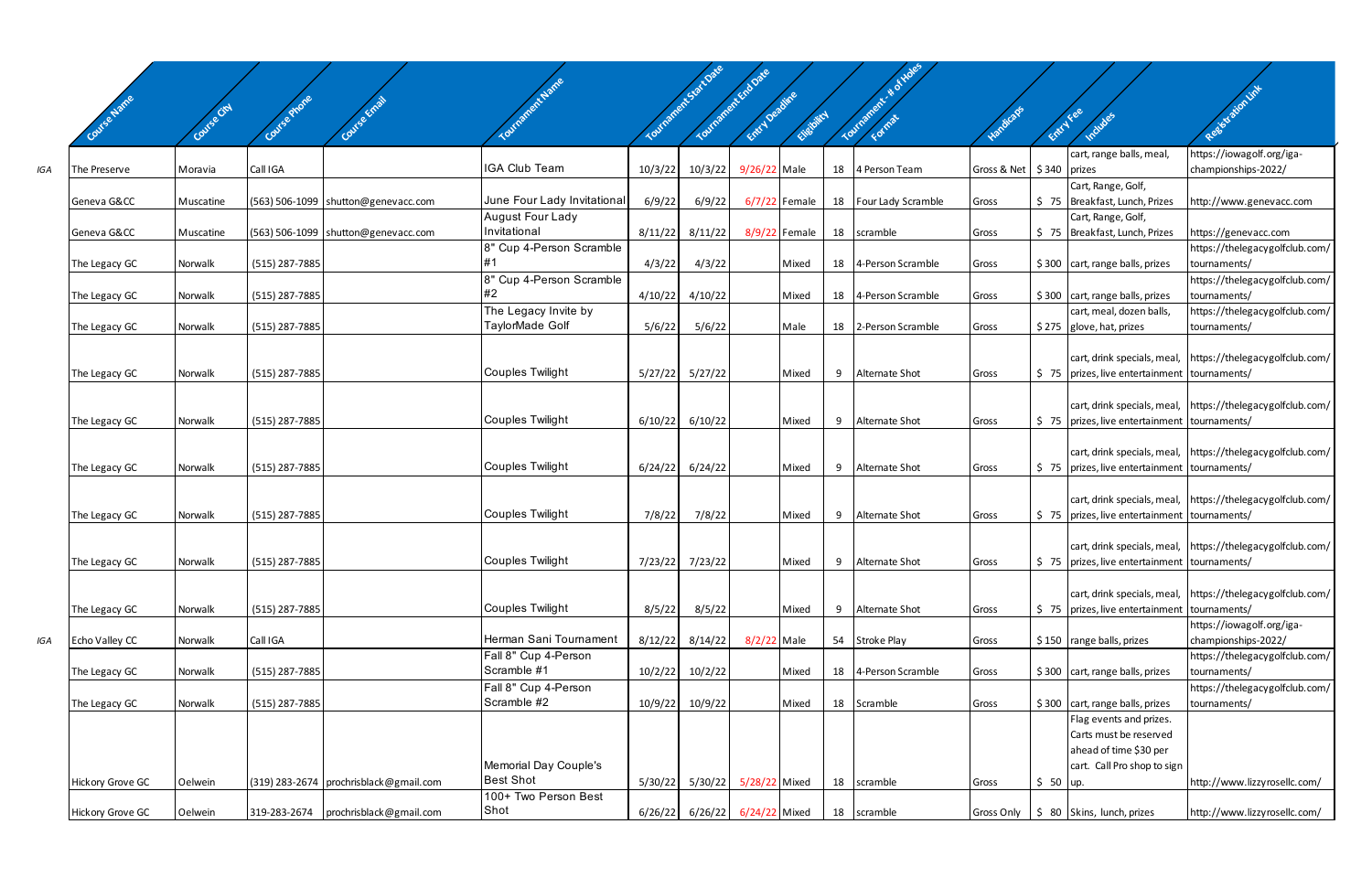|     | Covise Name                              |             |                |                                        |                                       |         | Tourisments for Date | Tourishment Endowe<br>Entry Deadline<br>Elisbitch |    | Tourisment & d | 120 Micros        | Entry Fee |                                                                      | Registration int                                                  |
|-----|------------------------------------------|-------------|----------------|----------------------------------------|---------------------------------------|---------|----------------------|---------------------------------------------------|----|----------------|-------------------|-----------|----------------------------------------------------------------------|-------------------------------------------------------------------|
|     |                                          |             |                |                                        |                                       |         |                      |                                                   |    |                |                   |           |                                                                      |                                                                   |
|     | <b>Hickory Grove GC</b>                  | Oelwein     | 319-283-2674   | prochrisblack@gmail.com                | Ladies 4-Gal Best Shot                | 8/10/22 | 8/10/22              | 8/8/22 Female                                     | 18 | scramble       | <b>Gross Only</b> |           | \$100   Flag Events, prizes                                          | http://www.lizzyrosellc.com/                                      |
|     | <b>Hickory Grove GC</b>                  | Oelwein     | 319-283-2674   | prochrisblack@gmail.com                | Senior 1 person Best Shot<br>$(50+)$  | 8/22/22 | 8/22/22              | 8/20/22 Mixed                                     | 18 | scramble       | Gross             |           | $\frac{1}{2}$ 35   lunch, skins, flag events                         | http://www.lizzyrosellc.com/                                      |
|     | <b>Hickory Grove GC</b>                  | Oelwein     | 319-283-2674   | prochrisblack@gmail.com                | Senior 2 person best shot<br>$(50+)$  |         | 9/19/22 9/19/22      | 9/17/22 Mixed                                     |    | 18 scramble    | Gross Only        |           | $\frac{1}{2}$ 5 70   lunch, skins, flag events                       | http://www.lizzyrosellc.com/                                      |
|     | <b>Hickory Grove GC</b>                  | Oelwein     | 319-283-2674   | prochrisblack@gmail.com                | Fall Fling 4-Person Best<br>Shot      | 10/9/22 | 10/9/22              | 10/7/22 Mixed                                     |    | 18 scramble    | Gross Only        |           | $\frac{1}{2}$ \$140   lunch, flag events                             | http://www.lizzyrosellc.com/                                      |
| IGA | Lake Panorama GC                         | Panora      | Call IGA       |                                        | Iowa Senior Women's<br>Amateur        | 8/8/22  | 8/9/22               | 8/1/22 Female                                     |    | 36 Stroke Play |                   |           | Gross & Net   \$100   range balls, meals, prizes                     | https://iowagolf.org/iga-<br>championships-2022/                  |
| IGA | Pella G&CC                               | Pella       | Call IGA       |                                        | Iowa Women's Forever 39<br>Match Play | 6/8/22  | 6/9/22               | $6/1/22$ Female                                   |    | 36 Match Play  | Gross             |           | $$100$ range balls, meals, prizes                                    | https://iowagolf.org/iga-<br>championships-2022/                  |
|     |                                          |             |                |                                        |                                       |         |                      |                                                   |    |                |                   |           | This event is pre flighted                                           |                                                                   |
|     |                                          |             |                |                                        |                                       |         |                      |                                                   |    |                |                   |           | based off your USGA                                                  |                                                                   |
|     |                                          |             |                |                                        |                                       |         |                      |                                                   |    |                |                   |           | index. The entry fee                                                 |                                                                   |
|     |                                          |             |                |                                        |                                       |         |                      |                                                   |    |                |                   |           | includes golf, range balls                                           |                                                                   |
|     |                                          |             |                |                                        |                                       |         |                      |                                                   |    |                |                   |           | and prizes.                                                          |                                                                   |
|     |                                          |             |                |                                        |                                       |         |                      |                                                   |    |                |                   |           | Cart fee per person/per                                              |                                                                   |
|     |                                          |             |                |                                        |                                       |         |                      |                                                   |    |                |                   |           | day is \$20.00. You can                                              |                                                                   |
|     |                                          |             |                |                                        |                                       |         |                      |                                                   |    |                |                   |           | make your own group for                                              |                                                                   |
|     |                                          |             |                |                                        |                                       |         |                      |                                                   |    |                |                   |           | Saturday's play.                                                     |                                                                   |
|     |                                          |             |                |                                        |                                       |         |                      |                                                   |    |                |                   |           | On Sunday, each                                                      |                                                                   |
|     |                                          |             |                |                                        | The Robin                             |         |                      |                                                   |    |                |                   |           | participant will play within                                         |                                                                   |
|     | Thunder Hills CC                         | Peosta      |                | (563) 556-3256 golf@thunderhillscc.com |                                       |         |                      | 5/21/22 5/22/22 5/14/22 Male                      |    | 36 Stroke Play | Gross             |           | $\frac{1}{2}$ 100 their flight.                                      | http://www.thunderhillscc.com<br>https://iowagolf.org/additional- |
|     | PT EVENT Blue Top Ridge                  | Riverside   | (319) 648-1234 |                                        | Iowa Open                             |         | 7/29/22 7/31/22      | Male                                              |    | 54 Stroke Play | Gross             |           | \$200 range balls, prizes                                            | point-events-2/                                                   |
|     |                                          |             |                |                                        |                                       |         |                      |                                                   |    |                |                   |           |                                                                      | https://iowagolf.org/iga-                                         |
| IGA | Spencer G&CC                             | Spencer     | Call IGA       |                                        | Iowa Mid-Amateur                      |         |                      | 5/20/22 5/21/22 5/11/22 Male                      |    | 36 Stroke Play | Gross             |           | $\frac{1}{2}$ \$135   range balls, prizes                            | championships-2022/                                               |
|     |                                          |             |                |                                        |                                       |         |                      |                                                   |    |                |                   |           |                                                                      | https://iowagolf.org/additional-                                  |
|     | PT EVENT Spencer G&CC                    | Spencer     | (712) 262-2004 |                                        | Northwest Amateur                     | 8/4/22  | 8/7/22               | Male                                              |    | 63 Stroke Play | Gross             |           | range balls, prizes                                                  | point-events-2/                                                   |
|     |                                          |             |                |                                        |                                       |         |                      |                                                   |    |                |                   |           | individual carts, range                                              |                                                                   |
|     |                                          |             |                |                                        |                                       |         |                      |                                                   |    |                |                   |           | balls and prizes                                                     |                                                                   |
|     |                                          |             |                |                                        |                                       |         |                      |                                                   |    |                |                   |           | Okoboji View member                                                  |                                                                   |
|     | Okoboji View GC                          | Spirit Lake |                | (712) 337-3372 theview@mchsi.com       | 1-Person Best Shot                    |         |                      | 5/15/22 5/15/22 5/14/22 Mixed                     | 18 | scramble       | Gross             |           | $\frac{1}{2}$ 50 entry is \$25                                       | http://www.okobojiview.net                                        |
|     |                                          |             |                |                                        | Father's Day 2-Person                 |         |                      |                                                   |    |                |                   |           | Cart, range balls, lunch                                             |                                                                   |
|     | Okoboji View GC                          | Spirit Lake |                | (712) 337-3372 theview@mchsi.com       | <b>Best Shot</b>                      | 6/19/22 |                      | 6/19/22 6/15/22 Mixed                             |    | 18 scramble    | Gross             |           | $\frac{1}{2}$ 60 and prizes                                          | http://www.okobojiview.net                                        |
|     |                                          |             |                |                                        |                                       |         |                      |                                                   |    |                |                   |           | Cart, range balls, lunch                                             |                                                                   |
|     | Okoboji View GC                          | Spirit Lake |                | (712) 337-3372 theview@mchsi.com       | 3-Person Wacky Best Shot              |         | 9/18/22 9/18/22      | 9/15/22 Mixed                                     |    | 18 scramble    | Gross             |           | $\frac{1}{2}$ 55 and prizes                                          | http://www.okobojiview.net                                        |
|     |                                          |             |                |                                        | The "Goody" 8" Cup 4-                 |         |                      |                                                   |    |                |                   |           | cart, range balls, steak                                             |                                                                   |
|     | Okoboji View GC                          | Spirit Lake |                | $(712)$ 337-3372   theview@mchsi.com   | Person Best Shot                      | 10/8/22 | 10/8/22              | 10/5/22 Mixed                                     |    | 18 scramble    | Gross             |           | dinner after golf, prizes,<br>$\frac{1}{2}$ 50 free keg beer all day | http://www.okobojiview.net                                        |
|     |                                          |             |                |                                        |                                       |         |                      |                                                   |    |                |                   |           |                                                                      | https://iowagolf.org/additional-                                  |
|     | PT EVENT BVU at Lake Creek GC Storm Lake |             | (712) 732-3798 |                                        | Lake Creek Amateur                    |         | 5/28/22 5/29/22      | Male                                              |    | 36 Stroke Play | Gross             |           | range balls, prizes                                                  | point-events-2/                                                   |
|     |                                          |             |                |                                        |                                       |         |                      |                                                   |    |                |                   |           |                                                                      |                                                                   |